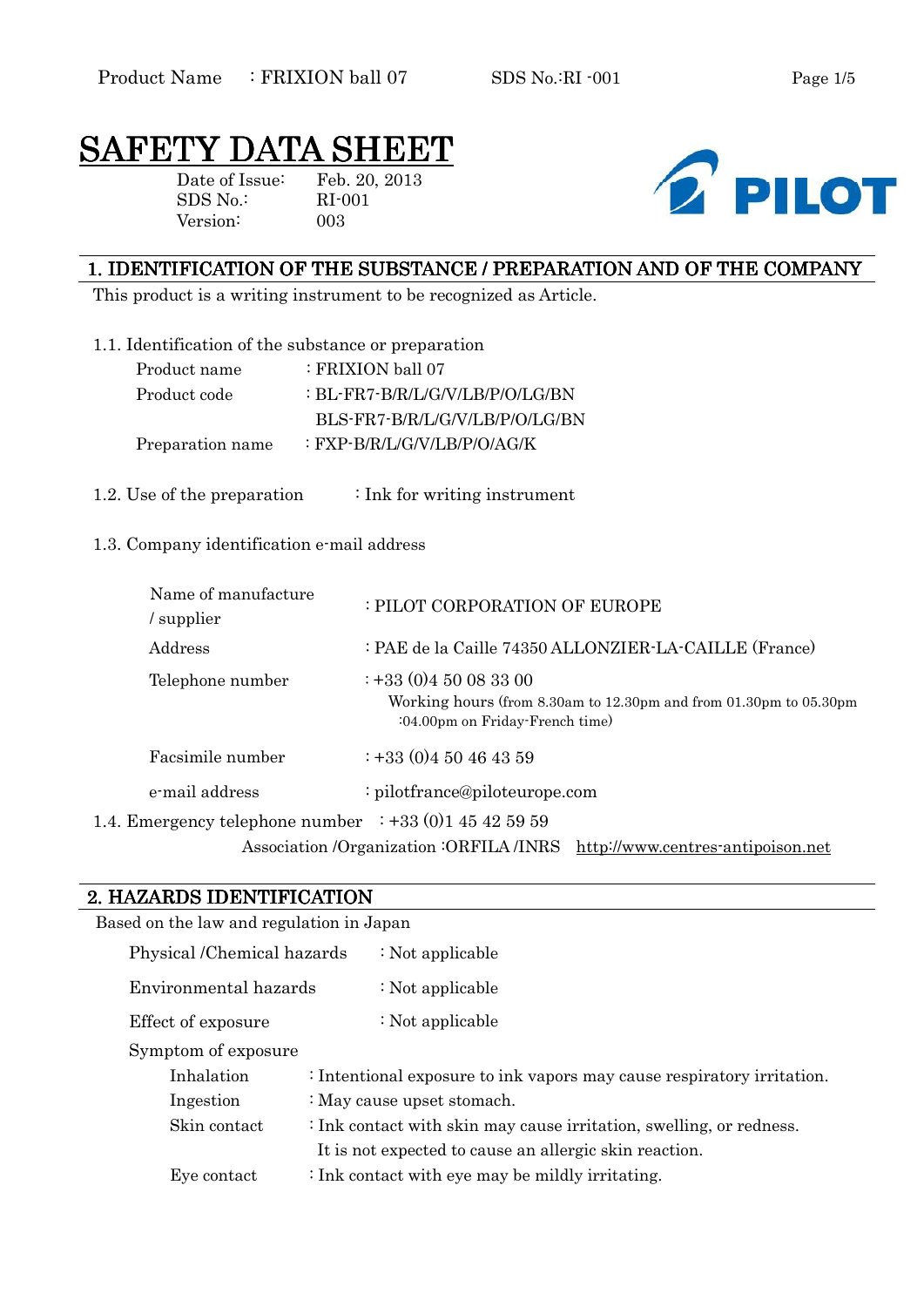#### 3. COMPOSITION / INFORMATION ON INGREDIENTS

Based on the law and regulation in Japan

For ink unless otherwise specified

| Ingredients     | CAS Number     | EINECS Number   | Weight % | Component  |
|-----------------|----------------|-----------------|----------|------------|
| Triethanolamine | $102 - 71 - 6$ | $203 - 049 - 8$ |          | All Colors |

| <b>4. FIRST AID MEASURES</b> |                                                                            |
|------------------------------|----------------------------------------------------------------------------|
| Inhalation                   | : Remove subject to ventilated fresh air. Consult physician if necessary.  |
| Ingestion                    | : Refer for medical attention.                                             |
| Skin contact                 | : Wash the affected area under tepid running water using a mild soap.      |
|                              | And refer for medical attention if irritation continues.                   |
| Eye contact                  | : Gently rinse the affected eyes with clean water for at least 15 minutes. |
|                              | And refer for medical attention if irritation continues.                   |
| First aid facilities         | : Ensure eyewash and water service are available.                          |
| Medical attention            |                                                                            |
| Local contamination          |                                                                            |
|                              | : In case of skin or eye contamination treat as under First Aid Measures.  |
| Systemic poisoning           |                                                                            |

: There is no specific antidote. Treat symptoms.

# 5. FIRE-FIGHTING MEASURES

| 5.1. Suitable extinguishing media                                                                         | : Not classed as flammable.<br>In case of fire, use water spray, foam, dry          |
|-----------------------------------------------------------------------------------------------------------|-------------------------------------------------------------------------------------|
|                                                                                                           | chemical powder or carbon dioxide.                                                  |
| 5.2. Extinguishing media which shall not be used for<br>safety                                            | $\therefore$ None                                                                   |
| 5.3. Special exposure hazards arising from the<br>substance or preparation itself, combustion<br>products | $C_2$ , CO, NO <sub>x</sub> , and SO <sub>x</sub> are produced after<br>combustion. |
| 5.4. Special protective equipment for fire-figters                                                        | : Not required                                                                      |
| 5.5. Additional information                                                                               | $\therefore$ None                                                                   |

| <u>u. Augupen lali helihade meadolied</u> |                                                              |
|-------------------------------------------|--------------------------------------------------------------|
| 6.1. Personal precautions                 | : Use proper ventilation. Use eye and skin protection.       |
| 6.2. Environmental precautions            | : Keeping away from drains, surface and ground water and     |
|                                           | soil, possible need to alert the neighbourhood.              |
| 6.3. Methods for cleaning up              | : Absorb spill with material (cloth or paper), then place in |
|                                           | chemical waste containers.                                   |
| 6.4 Additional information                | : None                                                       |
|                                           |                                                              |

#### 6. ACCIDENTAL RELEASE MEASURES 6.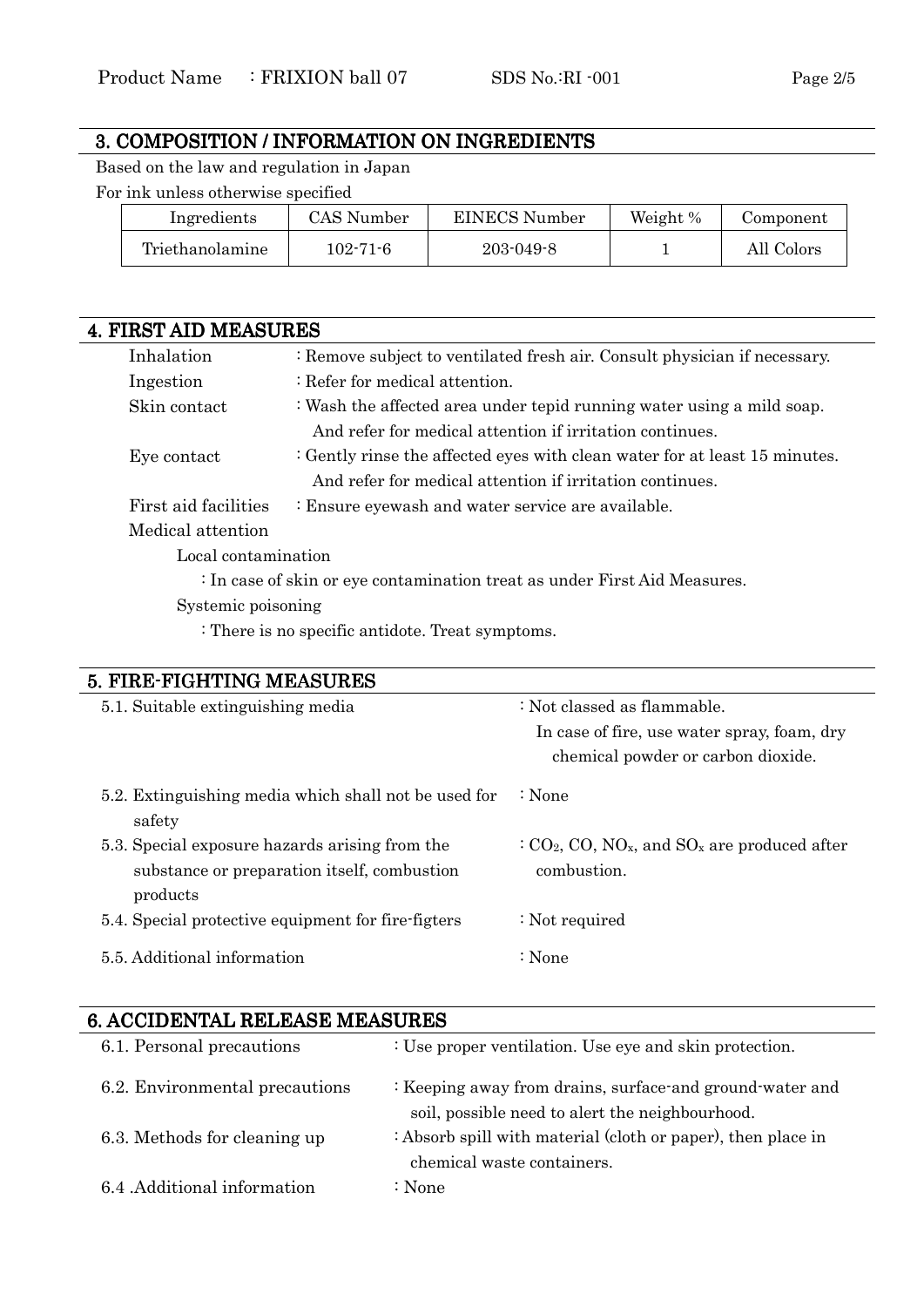| 7. HANDLING AND STORAGE                        |                                                        |                                                      |  |
|------------------------------------------------|--------------------------------------------------------|------------------------------------------------------|--|
| 7.1. Handling                                  | : Avoid rough handling or dropping.                    |                                                      |  |
| 7.1.1. Protective measures                     |                                                        | : Not required in normal use.                        |  |
|                                                | 7.1.2. Measures to prevent aerosol and dust generation | : Not required in normal use.                        |  |
|                                                | 7.1.3. Measures required to protect the environment    | : Not required in normal use.                        |  |
| 7.1.4. Specific requirements or handling rules |                                                        | : None                                               |  |
| 7.1.5. Precautions against fire and explosion  |                                                        | : Not required in normal use.                        |  |
| 7.2. Storage                                   | : Store in a dry, cool, well-ventilated location.      |                                                      |  |
| 7.3. Specific use $(s)$                        |                                                        | : Not use it except the ink for writing instruments. |  |
|                                                |                                                        |                                                      |  |
| 8. EXPOSURE CONTROLS / PERSONAL PROTECTION     |                                                        |                                                      |  |
| 8.1. Exposure limit values                     | : No data                                              |                                                      |  |
| 8.1.1. Occupational exposure controls          |                                                        | : Not available                                      |  |
| 8.1.2. Biological limit values                 |                                                        | : Not available                                      |  |
| 8.1.3. DNEL and PNEC-value(s) as applicable    |                                                        | : No data                                            |  |
|                                                |                                                        |                                                      |  |
| 8.2. Exposure controls                         |                                                        |                                                      |  |
| 8.2.1. Occupational exposure controls          |                                                        |                                                      |  |
|                                                | a) Respiratory protection                              | : Not required                                       |  |
| b) Hand protection                             |                                                        | : Wear suitable gloves.                              |  |
| c) Eye protection                              |                                                        | : Wear eye protection.                               |  |
| d) Skin protection                             |                                                        | : Wear suitable protective clothing.                 |  |
| 8.2.2. Environmental exposure controls         |                                                        |                                                      |  |
| : ACGIH TLV-TWA                                | Triethanolamine                                        | $\frac{1}{2}$ 5 mg/m <sup>3</sup>                    |  |

## 9. PHYSICAL AND CHEMICAL PROPERTIES 9. PHYSICAL AND CHEMICAL PROPERTIES

|  |  |  | For ink unless otherwise specified |  |
|--|--|--|------------------------------------|--|
|--|--|--|------------------------------------|--|

9.1. General information

Appearance : Viscosity liquid

[Color] Black, Red, Blue, Green, Violet, Light Blue, Pink,Orange,

Light Green, Brown

Odor : Slight characteristic

9.2. Important health, safety and environmental information

| pH                                       | $: 7.5 - 9.5$                                  |
|------------------------------------------|------------------------------------------------|
| Boiling point / boiling range            | : About 100 degrees Celsius                    |
| Flash point                              | : Boils without flashing                       |
| Flammability (solid, gas)                | : None                                         |
| <b>Explosive properties</b>              | : None                                         |
| Oxidizing properties                     | : None                                         |
| Vapor pressure                           | : No data                                      |
| Relative density                         | $\div 1.02 \cdot 1.07$ (at 20 degrees Celsius) |
| Solubility                               | : Not applicable                               |
| Water solubility                         | : Soluble                                      |
| Partition coefficient: n-octanol / water | : Not available                                |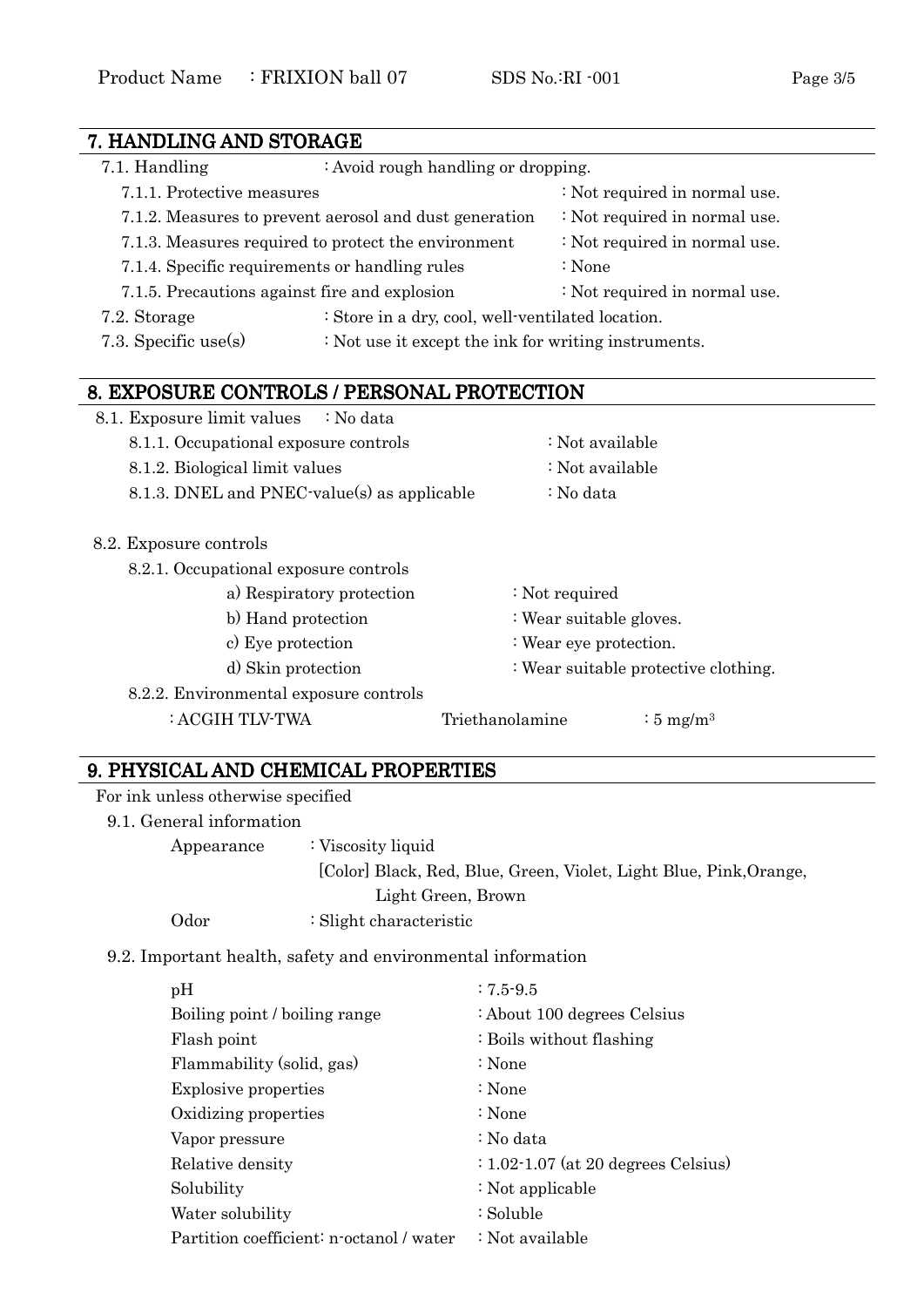| Viscosity                                                              | $: 550 - 750$ mPa $\cdot$ s (at 20 degrees Celsius) |
|------------------------------------------------------------------------|-----------------------------------------------------|
| Vapor density                                                          | : No data                                           |
| Evaporation rate                                                       | : No data                                           |
| 9.3. Other information<br>$\therefore$ None                            |                                                     |
|                                                                        |                                                     |
| <b>10. STABILITY AND REACTIVITY</b>                                    |                                                     |
| 10.1. Conditions to avoid                                              | : This material is stable.                          |
| 10.2. Materials to avoid                                               | : This material is stable.                          |
| 10.3. Hazardous decomposition products                                 | : No data                                           |
|                                                                        |                                                     |
| 11. TOXICOLOGICAL INFORMATION                                          |                                                     |
| For ink unless otherwise specified                                     |                                                     |
| 11.1. Toxicokinetics, metabolism and distribution                      | : No data                                           |
| 11.2. Acute effects (acute toxicity, irritation and corrosivity)       |                                                     |
| Triethanolamine<br>: Acute toxicity                                    | $LD_{50}$ 4.92ml/kg(rat)                            |
| 11.3. Sensitization                                                    | : No data                                           |
| 11.4. Repeated dose toxicity                                           | : No data                                           |
| 11.5. CMR (carcinogenity, mutagenicity, and toxicity for reproduction) | : No data                                           |
|                                                                        |                                                     |
| 12. ECOLOGICAL INFORMATION                                             |                                                     |
| 12.1. Ecotoxicity                                                      | : No data                                           |
| 12.2. Mobility                                                         | : No data                                           |
| 12.3. Persistence and degradability                                    | : No data                                           |
| 12.4. Bioaccumulative potential                                        | : No data                                           |
| 12.5. Results of PBT assessment                                        | : No data                                           |
| 12.6. Other adverse effects                                            | : None                                              |
|                                                                        |                                                     |
| <b>13. DISPOSAL CONSIDERATIONS</b>                                     |                                                     |
| · Follow all regulations in your country.<br>· Not hazardous waste.    |                                                     |
|                                                                        |                                                     |
| <b>14. TRANSPORT INFORMATION</b>                                       |                                                     |
| 14.1. UN number                                                        | : Not applicable                                    |
| 14.2. Class                                                            | : Not applicable                                    |
| 14.3. Proper shipping name                                             | : Not applicable                                    |
| 14.4. Packing group                                                    | : Not applicable                                    |
| 14.5. Marine pollutant                                                 | : Not applicable                                    |
| 14.6. Other applicable information                                     | : None                                              |
|                                                                        |                                                     |
| <b>15. REGULATORY INFORMATION</b>                                      |                                                     |
|                                                                        |                                                     |

Product Name : FRIXION ball 07 SDS No.:RI -001 Page 4/5

#### Suit a standard of "Safety of toys" Part3 (EN71-3)

Detrimental metallic elements are not containing.

(Antimony, Arsenic, Barium, Cadmium, Chromium, Lead, Mercury, Selenium)